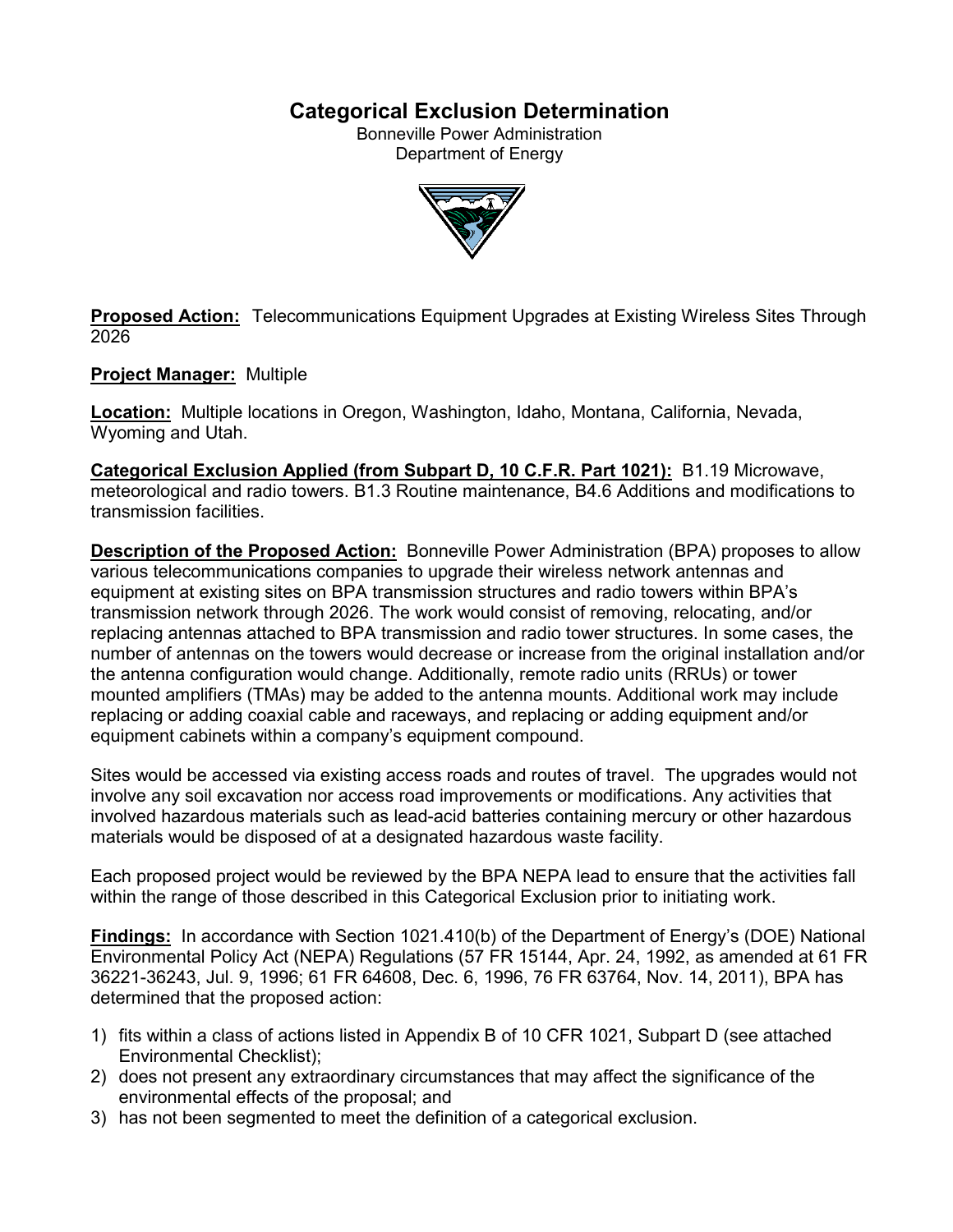Based on these determinations, BPA finds that the proposed action is categorically excluded from further NEPA review.

*/s/ Douglas Corkran* Douglas Corkran

Concur:

*/s/ Katey C. Grange January 5, 2022* Katey C. Grange NEPA Compliance Officer

Attachment(s): Environmental Checklist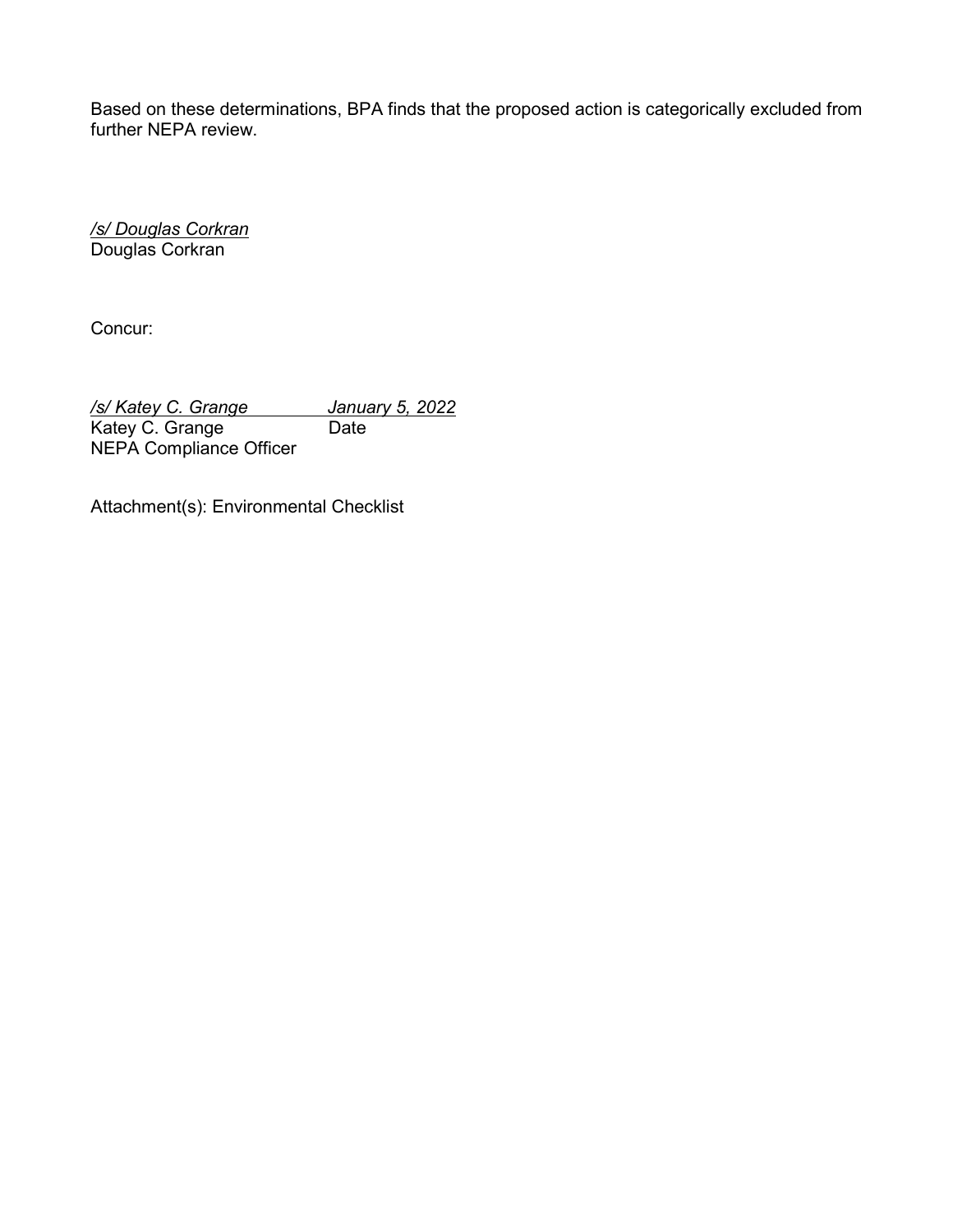<u>BECC:</u> C. Leiter – ECT-4 D. Corkran – ECT-4 H. Adams – LN-7 M. Connolly – LN-7 Official File – EC (EQ-15)

DCorkran:dfc:7646:12/20/2021:Z:\Corkran\Active Projects\CCX Telecom Equipment 2021-2026\CCX - Telecommunications Equipment Upgrades at Wireless Sites 2021-2026.docx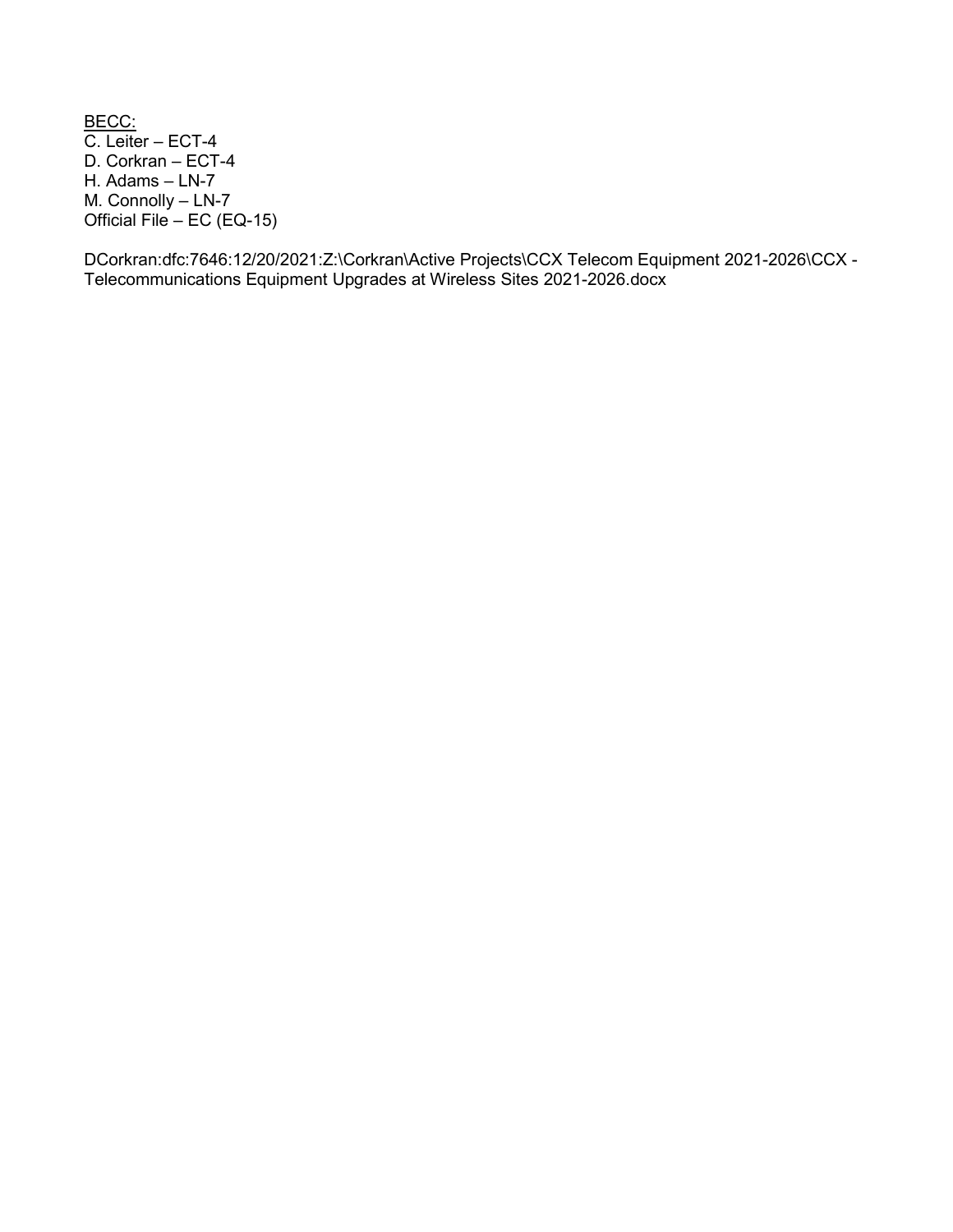# **Categorical Exclusion Environmental Checklist**

This checklist documents environmental considerations for the proposed project and explains why the project would not have the potential to cause significant impacts on environmentally sensitive resources and would meet other integral elements of the applied categorical exclusion.

**Proposed Action:** Telecommunications Equipment Upgrades at Existing Wireless Sites Through 2026

# **Project Site Description**

Telecommunication equipment replacements would occur on existing transmission structures located within existing transmission line rights-of-way and on BPA radio towers within BPA's transmission network. These sites are typically in urban and rural residential locations. These facilities are located in BPA's service territory including Oregon, Washington, Idaho, Montana, California, Nevada, Wyoming, and Utah.

# **Evaluation of Potential Impacts to Environmental Resources**

### **1. Historic and Cultural Resources**

Potential for Significance: No

Explanation: BPA has reviewed the proposed activities and has determined that this type of activity does not have the potential to cause effects to historic properties, per 36 CFR 800.3 (a). No ground-disturbing work would take place with these activities; therefore, no impacts to cultural resources would occur.

# **2. Geology and Soils**

Potential for Significance: No

Explanation: No ground-disturbing work would take place as part of the proposed activities. Some minor soil compaction may occur from vehicles and equipment at the sites. There would be no substantial impacts to geology and soils.

# **3. Plants (including Federal/state special-status species and habitats)**

Potential for Significance: No

Explanation: No vegetation removal would take place as part of the proposed activities with the occasional exception of very minor removal of branches brush or grasses that may interfere with access to equipment vaults or buildings. Some minor soil compaction may occur from vehicles and equipment at the sites. There would be no substantial impacts to plants and no effect to ESA-listed or sensitive plant species would occur.

# **4. Wildlife (including Federal/state special-status species and habitats)**

Potential for Significance: No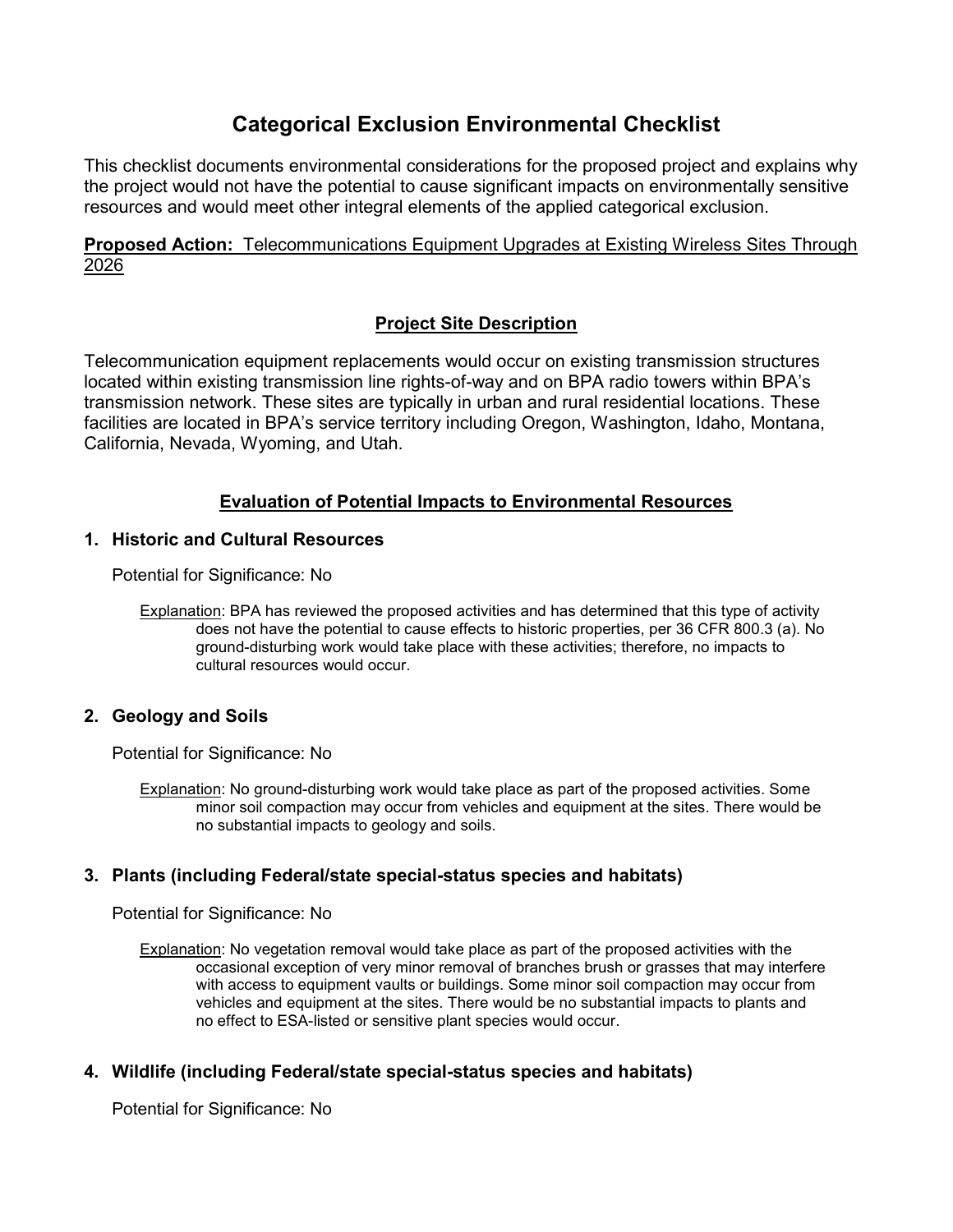Explanation: Most wireless locations are in urban or suburban landscapes with limited wildlife habitat. No wildlife habitat removal, including the removal of active bird nests, would take place as part of the proposed activities. Some very minor noise and visual disturbance could occur at select locations, but these disturbances would be temporary, transitory, and likely similar to background levels of noise and visual disturbance. If any active nests are found on the structures prior to construction, the construction would be delayed until the nests are unoccupied. No substantial impacts to wildlife and no effect to ESA-listed or sensitive wildlife species are expected.

#### **5. Water Bodies, Floodplains, and Fish (including Federal/state special-status species, ESUs, and habitats)**

Potential for Significance: No

Explanation: All work would take place at existing facilities and within existing site boundaries. No in-water work would take place. No sediment or hazardous material releases are expected from the proposed actions. No impacts to water bodies, floodplains, or fish are expected.

#### **6. Wetlands**

Potential for Significance: No

Explanation: All work would take place at existing facilities and within existing site boundaries. No work in wetlands would take place. No sediment or hazardous material releases are expected from the proposed actions. No impacts to wetlands are expected.

#### **7. Groundwater and Aquifers**

Potential for Significance: No

Explanation: All work would take place at existing facilities and within existing site boundaries. No sediment or hazardous material releases are expected from the proposed actions. No impacts to groundwater or aquifers are expected.

#### **8. Land Use and Specially-Designated Areas**

Potential for Significance: No

Explanation: All work would take place at existing transmission facilities with existing wireless network equipment already in place. No changes in land use are proposed. No impacts to land use or specially-designated areas are expected.

#### **9. Visual Quality**

Potential for Significance: No

Explanation: All work would take place at existing transmission facilities with existing wireless network equipment already in place. Some minor changes in the visual appearance of antennas, wiring, or equipment may occur, but these would be consistent with the existing uses of the sites and would generally not be overtly noticeable from nearby viewing areas. No substantial impacts to visual quality are expected.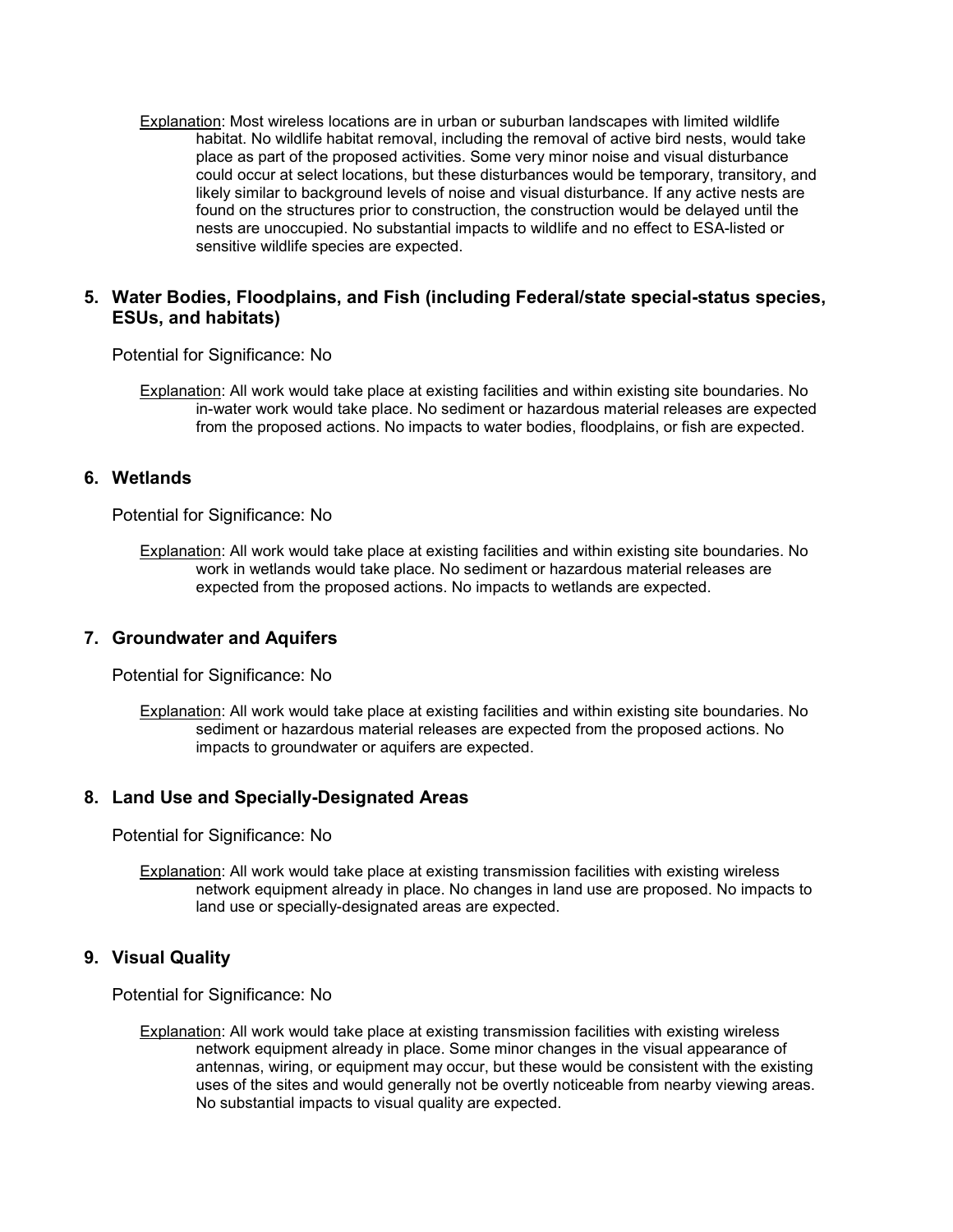#### **10. Air Quality**

Potential for Significance: No

Explanation: Small amounts of fugitive dust and vehicle emissions may occur during site work; however, these would be temporary and minor. No substantial impacts to air quality are expected.

#### **11. Noise**

Potential for Significance: No

Explanation: Some minor noise associated with construction equipment and vehicles may occur but would be temporary and during daylight hours. No substantial impacts from noise are expected.

#### **12. Human Health and Safety**

Potential for Significance: No

Explanation: No releases of hazardous materials are expected. Wireless carriers are required to use equipment that meets FCC standards for radio wave emissions. Any hazardous materials, such as lead-acid batteries, removed from the sites would be disposed of at a designated hazardous waste facility. No impacts to human health and safety are expected.

#### **Evaluation of Other Integral Elements**

The proposed project would also meet conditions that are integral elements of the categorical exclusion. The project would not:

**Threaten a violation of applicable statutory, regulatory, or permit requirements for environment, safety, and health, or similar requirements of DOE or Executive Orders.**

Explanation: N/A

**Require siting and construction or major expansion of waste storage, disposal, recovery, or treatment facilities (including incinerators) that are not otherwise categorically excluded.**

Explanation: N/A

**Disturb hazardous substances, pollutants, contaminants, or CERCLA excluded petroleum and natural gas products that preexist in the environment such that there would be uncontrolled or unpermitted releases.**

Explanation: N/A